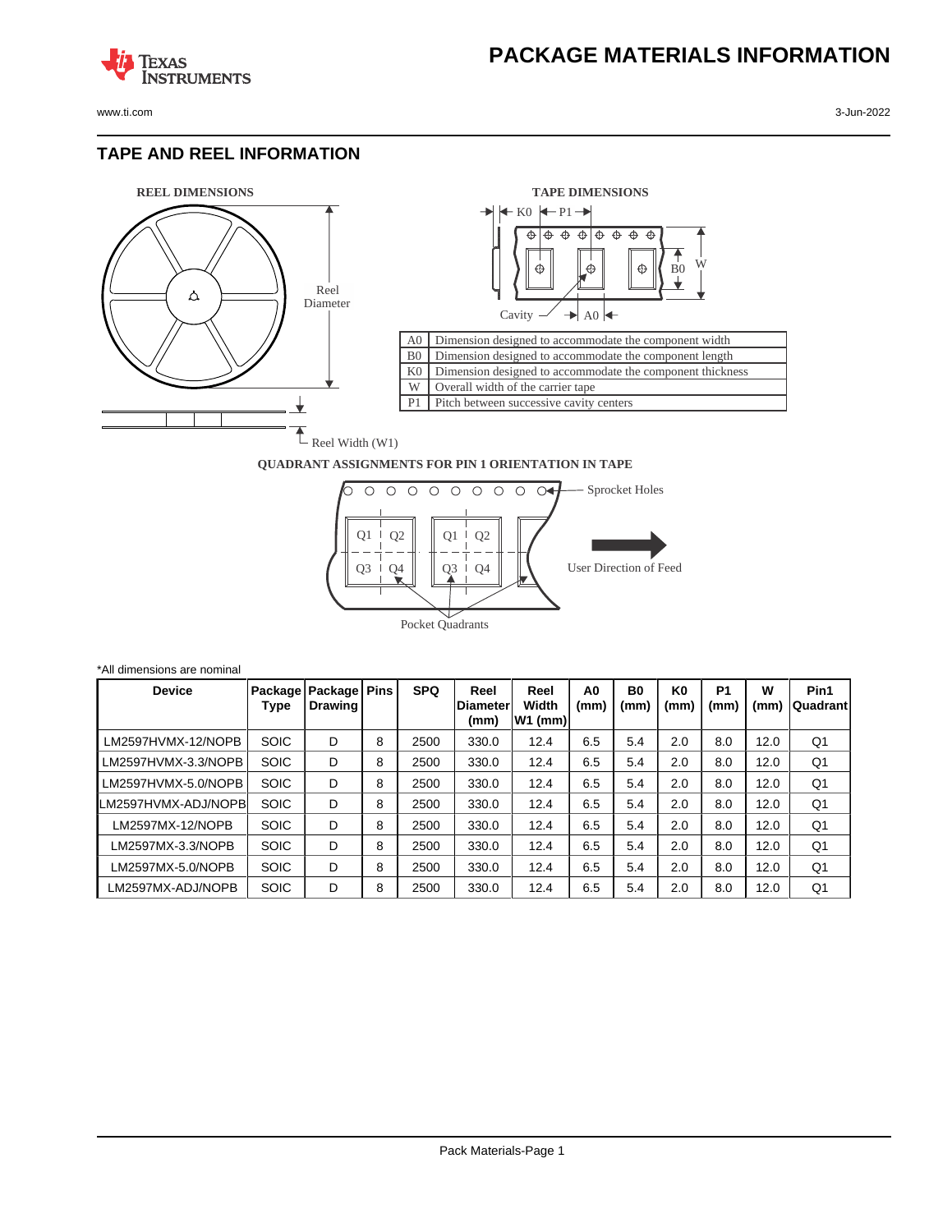

www.ti.com 3-Jun-2022

# **PACKAGE MATERIALS INFORMATION**



| <b>Device</b>       | Package Type | Package Drawing | <b>Pins</b> | <b>SPQ</b> | Length (mm) | Width (mm) | Height (mm) |
|---------------------|--------------|-----------------|-------------|------------|-------------|------------|-------------|
| LM2597HVMX-12/NOPB  | <b>SOIC</b>  | D               | 8           | 2500       | 367.0       | 367.0      | 35.0        |
| LM2597HVMX-3.3/NOPB | <b>SOIC</b>  | D               | 8           | 2500       | 367.0       | 367.0      | 35.0        |
| LM2597HVMX-5.0/NOPB | <b>SOIC</b>  | D               | 8           | 2500       | 367.0       | 367.0      | 35.0        |
| LM2597HVMX-ADJ/NOPB | <b>SOIC</b>  | D               | 8           | 2500       | 367.0       | 367.0      | 35.0        |
| LM2597MX-12/NOPB    | <b>SOIC</b>  | D               | 8           | 2500       | 367.0       | 367.0      | 35.0        |
| LM2597MX-3.3/NOPB   | <b>SOIC</b>  | D               | 8           | 2500       | 367.0       | 367.0      | 35.0        |
| LM2597MX-5.0/NOPB   | <b>SOIC</b>  | D               | 8           | 2500       | 367.0       | 367.0      | 35.0        |
| LM2597MX-ADJ/NOPB   | <b>SOIC</b>  | D               | 8           | 2500       | 367.0       | 367.0      | 35.0        |